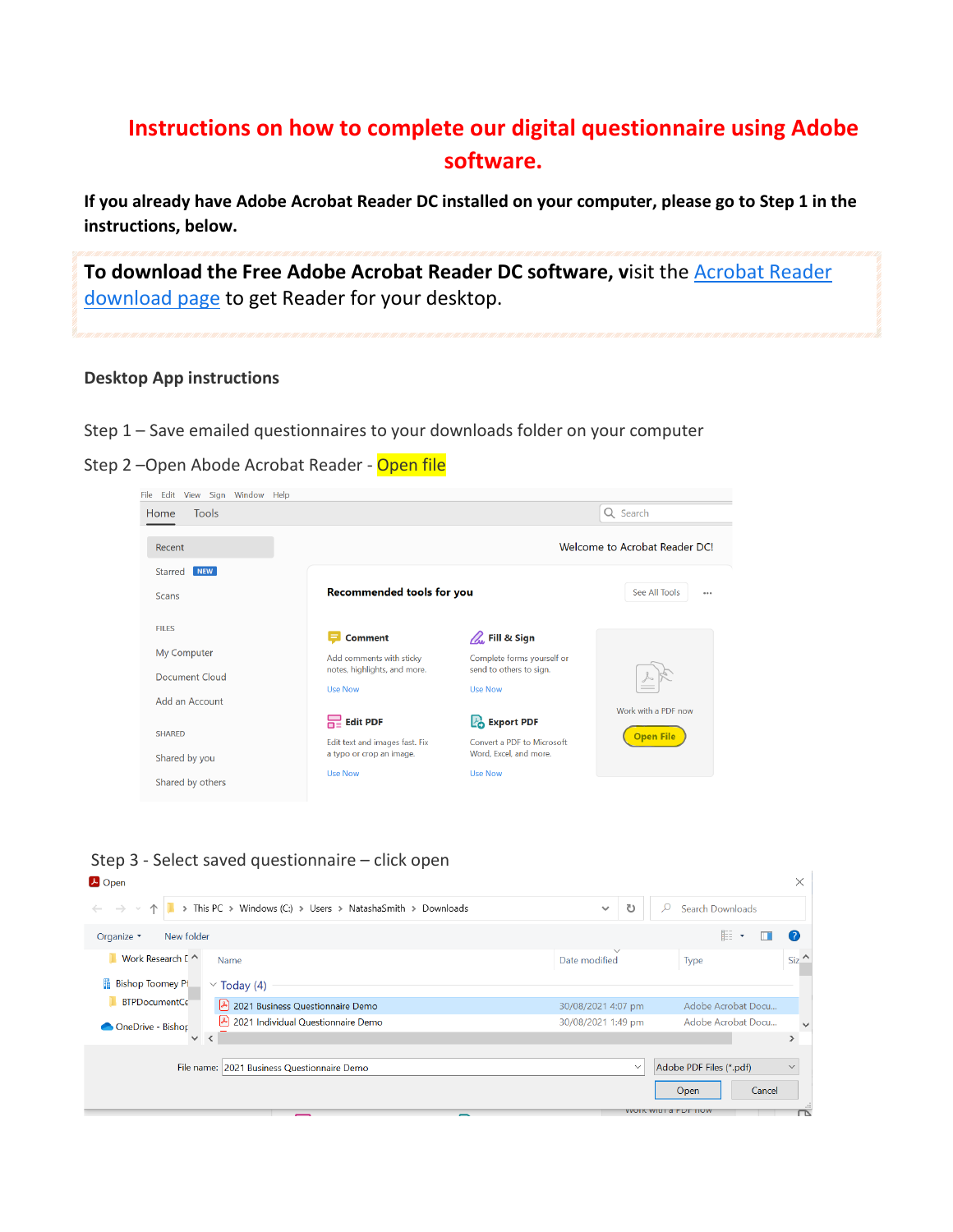Step 4 – Check your contact details are correct i.e email address, phone number and physical address. Update these details if there are any changes.

| <b>Client Name:</b>      | This Is So Easy Limited   |  |
|--------------------------|---------------------------|--|
| <b>Email Address:</b>    | Thisissoeasyltd@gmail.com |  |
| <b>Phone Number:</b>     | 027 123 4567              |  |
| <b>Physical Address:</b> | 123 Easy Street           |  |

Step 5 – Enter your full name, **then complete remaining fields of questionnaire as indicated in blue (if appliable).**

|                           | Note:<br>Do not sign at this point                                     |   |
|---------------------------|------------------------------------------------------------------------|---|
|                           | It is important to remember to save this document at regular intervals | O |
|                           |                                                                        |   |
|                           |                                                                        |   |
|                           |                                                                        |   |
| Director/Shareholder Name | Signature                                                              |   |

Step 6 – Go back to first page, click in signature field, click on pen symbol as highlighted in yellow

|      |                                                                                                                                                                                                                           | File Edit View Sign Window Help                                                                                                                                                                                                                                                                                                                                                                                                                                                                                                                                          |                                                                                                                                                                                                                            |       |                  |                          |  |                                |  |                             |   |  |  |
|------|---------------------------------------------------------------------------------------------------------------------------------------------------------------------------------------------------------------------------|--------------------------------------------------------------------------------------------------------------------------------------------------------------------------------------------------------------------------------------------------------------------------------------------------------------------------------------------------------------------------------------------------------------------------------------------------------------------------------------------------------------------------------------------------------------------------|----------------------------------------------------------------------------------------------------------------------------------------------------------------------------------------------------------------------------|-------|------------------|--------------------------|--|--------------------------------|--|-----------------------------|---|--|--|
| Home | Tools                                                                                                                                                                                                                     |                                                                                                                                                                                                                                                                                                                                                                                                                                                                                                                                                                          | 2021 Business Que ×                                                                                                                                                                                                        |       |                  |                          |  |                                |  |                             |   |  |  |
|      |                                                                                                                                                                                                                           |                                                                                                                                                                                                                                                                                                                                                                                                                                                                                                                                                                          |                                                                                                                                                                                                                            | 1 / 9 | ήM               | $\left(\text{--}\right)$ |  | $\left( +\right)$ 100% $\star$ |  | $\mathbb{R}$ , $\mathbb{R}$ | 厚 |  |  |
| ſ₿   | accounts are due for payment 14 days following the invoice date. The charging of such interest will be at your discretion. I/Sign docume<br>accept that any collection costs you incur will be fully recoverable from me. |                                                                                                                                                                                                                                                                                                                                                                                                                                                                                                                                                                          |                                                                                                                                                                                                                            |       |                  |                          |  |                                |  |                             |   |  |  |
|      |                                                                                                                                                                                                                           | Authority is given to obtain information from any third party any records or information you require in order to complete<br>my/our financial statements and tax returns. This includes obtaining information through all Inland Revenue media and                                                                                                                                                                                                                                                                                                                       |                                                                                                                                                                                                                            |       |                  |                          |  |                                |  |                             |   |  |  |
| O)   |                                                                                                                                                                                                                           |                                                                                                                                                                                                                                                                                                                                                                                                                                                                                                                                                                          | communication channels including electronic ones.                                                                                                                                                                          |       |                  |                          |  |                                |  |                             |   |  |  |
|      |                                                                                                                                                                                                                           | I/We authorise your organisation to act as my agent for ACC levy purposes for all associated entities. This authorisation allows<br>your organisation to query and change information on my ACC levy account(s) through ACC staff, and through MyACC for<br>Business. This authority will also allow your organisation's main representative discretion to delegate access to my/our ACC<br>information to other members of your organisation. Other delegated members of your organisation will also be able to query<br>and change information on my ACC levy account. |                                                                                                                                                                                                                            |       |                  |                          |  |                                |  |                             |   |  |  |
|      |                                                                                                                                                                                                                           |                                                                                                                                                                                                                                                                                                                                                                                                                                                                                                                                                                          | You are to represent me/us as my tax agent. All income tax returns will be signed by me/us however you are authorised to sign<br>any other taxation return on behalf of myself/ourselves or any of my associated entities. |       |                  |                          |  |                                |  |                             |   |  |  |
|      |                                                                                                                                                                                                                           |                                                                                                                                                                                                                                                                                                                                                                                                                                                                                                                                                                          | Director/Shareholder Name                                                                                                                                                                                                  |       | <b>Signature</b> |                          |  |                                |  |                             |   |  |  |
|      |                                                                                                                                                                                                                           | Abby B Smith                                                                                                                                                                                                                                                                                                                                                                                                                                                                                                                                                             |                                                                                                                                                                                                                            |       |                  |                          |  |                                |  |                             |   |  |  |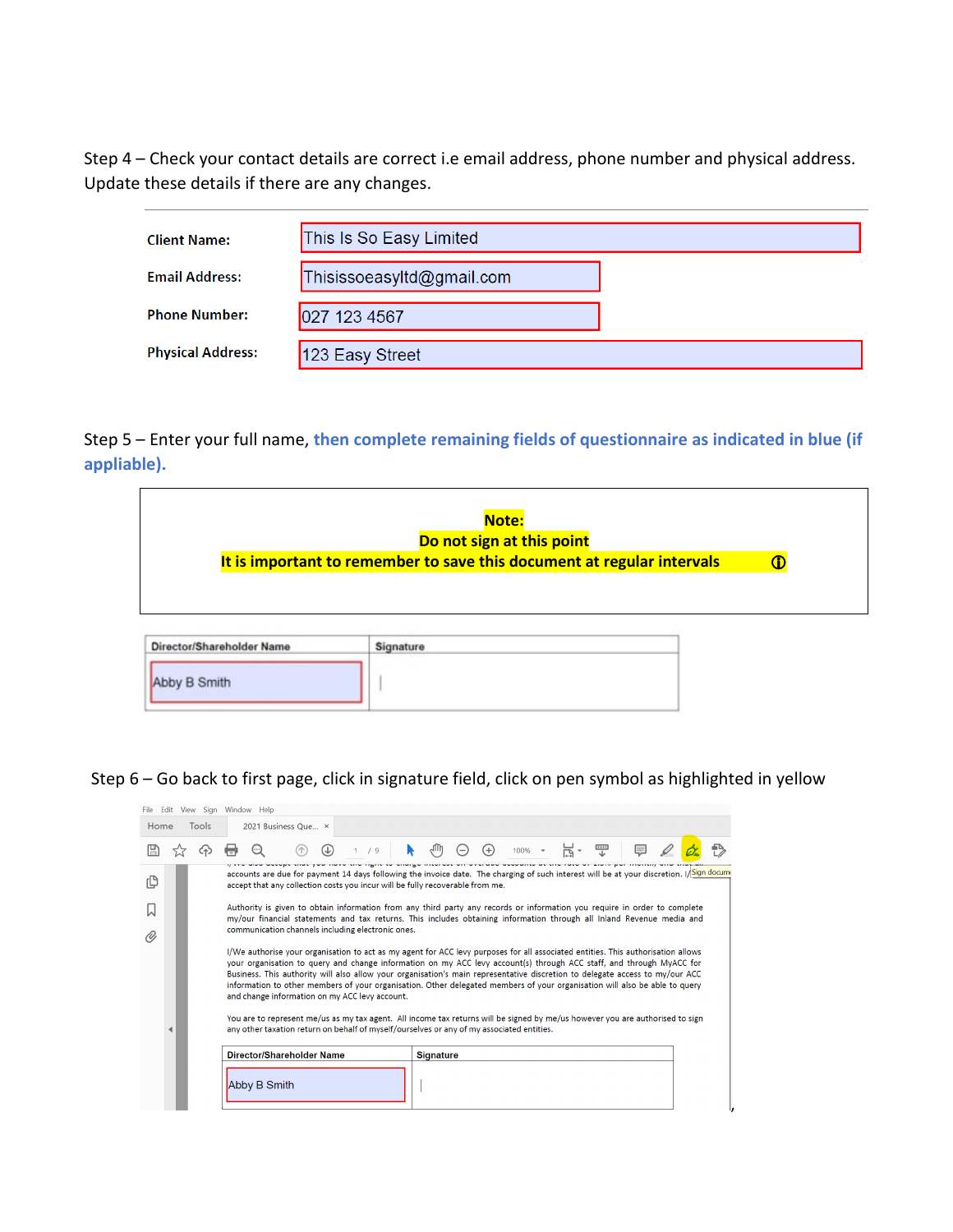Step 7 – Click on add signature

| $\circledast$ 2 /9 $\blacktriangleright$ ( $\circledast$ $\ominus$ $\circledast$<br>$\left( \mathrm{1}\right)$ |                                 |                     |   | $100\%$ $\star$                                                   |  | T |
|----------------------------------------------------------------------------------------------------------------|---------------------------------|---------------------|---|-------------------------------------------------------------------|--|---|
|                                                                                                                | $\mathcal{D}_{\mathbf{m}}$ Sign |                     |   |                                                                   |  |   |
| ħ                                                                                                              | Add Signature <b>C</b>          |                     |   |                                                                   |  |   |
| uestionnaire serves<br>annual accounts and<br>his questionnaire is r                                           |                                 | <b>Add Initials</b> | o | nsuring we have all the inform<br>ant boxes and supply the infor. |  |   |

Step 8 – Type, Draw or upload an image of your digital signature, then click Apply



Step 9 – Drag and drop signature into box



Step 10 – File > Save as to save questionnaire

Step 11 – Click on link at bottom of first page to start email to BTP.

| Please tick best option for supplying your records:- |  |  | Records to be provided digitally (please email these to admin@btp.nz) Physical |
|------------------------------------------------------|--|--|--------------------------------------------------------------------------------|
|                                                      |  |  | records to be dropped off at our office, posted or couriered & expected date   |
|                                                      |  |  |                                                                                |